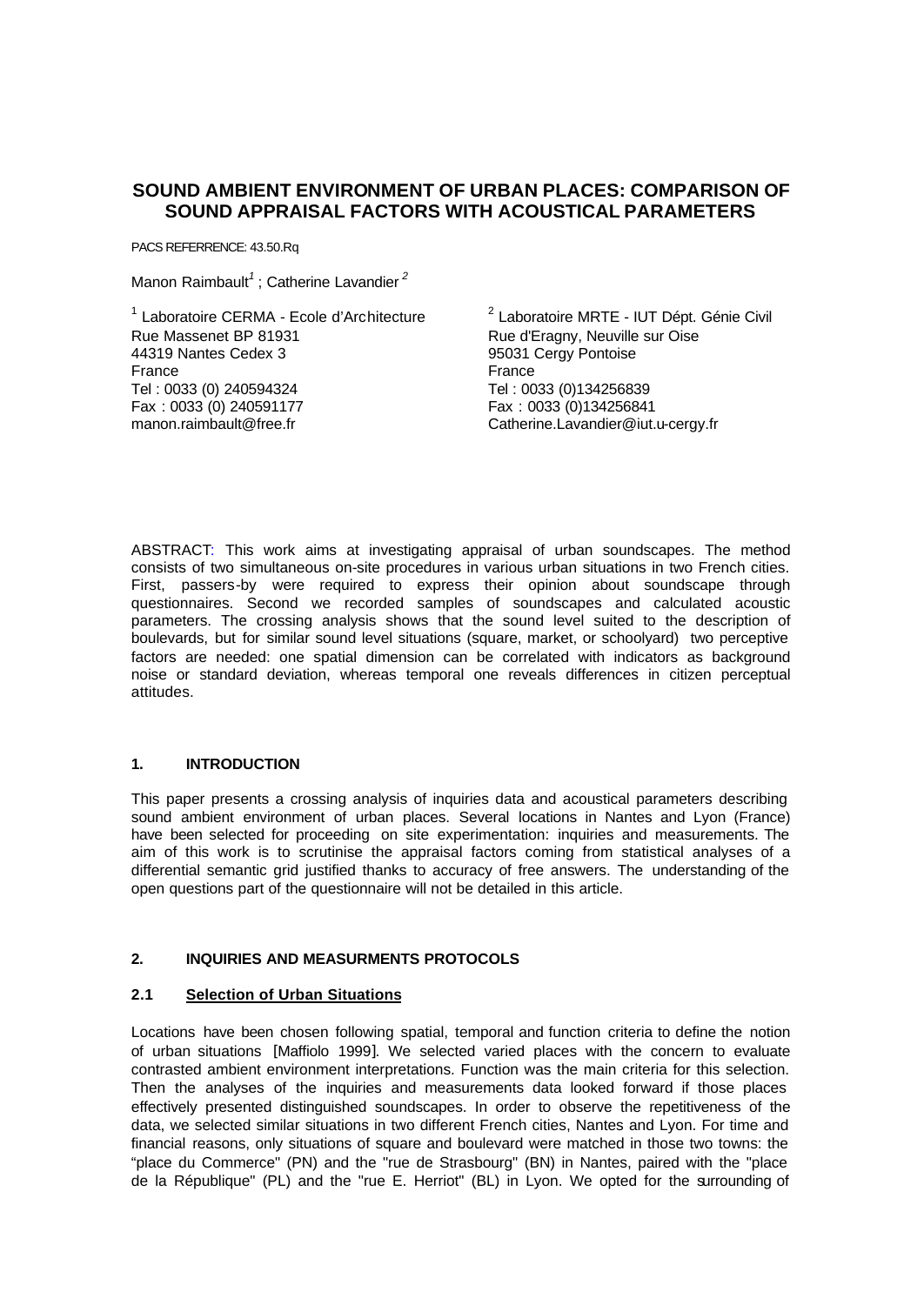the "Molière" school (EN) in Nantes and also for two market places in the area of Lyon: the "Quai Saint Antoine" (ML) and the "Villeurbanne" market (MV).

## **2.2 Questionnaire**

Passers-by and inhabitants answered on site to the questionnaire. We set up a question paper built on open questions and concluding with a differential semantic grid. The open question leaflet includes questions about the activity of the persons, their knowledge of the site and their impressions of those soundscapes. In the meantime, we have tested a semantic differential grid built up on ten specific words describing acoustical features. Minima of thirty persons have been questioned per site to appraise statistical data processing. Finally, both verbalisations and statistical analysis of the judgements give complementary results about perceptiveness of urban soundscapes. The open questions are about the person's category (inhabitants or passers-by with professional motivations or simply coming by), the global assessments concerning the location and next the sound ambient environment judgement. Following those open questions, the differential grid topic is only in regard to the sound ambient environment evaluation. The grid is made of ten questions:

- The Intensity (quiet "silencieux" or loud "bruyant");
- The Spatial qualities like occupancy (little / very attending " peu / très présent" sounds) and arrangement (organised "ordonné" or disorganised "désordonné" sounds) and localisation (nearby "proche" or far sounds "lointain");
- The Temporal qualities like poise (steady "stable" or unsteady "instable") and progression (established "figé" or evolutive "évolutif");
- The Blend of sound events (brouhaha or distinct);
- The Content of the sound ambient environment (monotonous "monotone" or varied "varié");
- Finally, the assessment (pleasant "plaisant" or unpleasant "déplaisant").

Each question of the differential grid is followed by another request to justify the answers of individual persons, which analyses attest the meaning of each words of this particular list.

### **2.3. Acoustical Measurements**

Simultaneously of those inquiries, we have done three acoustical recordings of a quarter of an hour, at different specific moments of the day and for each location of boulevards, squares, market places and school yard. The external acquisition set consists of one transducer linked to a small acquisition unit (a single channel microphone), which transfers data in real-time to a notebook computer. This instrument allows several functions such as recording the raw audio signal (like a DAT recorder), measuring the noise level time history (like a data logging integrating sound level meter) or showing the changing real-time frequency spectrum (like a frequency analyser).

### **3. METHODS**

We use the multidimensional statistical analyses methods to examine minutely the inquiries data (software SPAD). Observation of the grid answers showed that, for the same conditions, people disagreed in their evaluations of soundscapes. A detail study of their verbal justifications showed a lack of consensus that can be attributed to different ways of processing in listening [Raimbault 2002]. Therefore, the statistical histograms descriptions of each question of the differential grid reveal that it is more pertinent to fulfil a factorial analysis (FCA) of the rank table of the inquiries data in stead of a classical PCA. We truly think that not to calculate the average of the answers improves the data analysis. Moreover, the linguistic analyse of the open questions verbalisations reveals that it is significant to keep differences of interpretation in the data table. The verbalisations report shows that a question is interpreted following three assessments categories: one for each words of the question (for sample: monotonous or varied) plus a "middle" class which presents different meanings considering different questions. So, we grouped the data ranks following the linguistic judgements analysis for each question of the differential grid.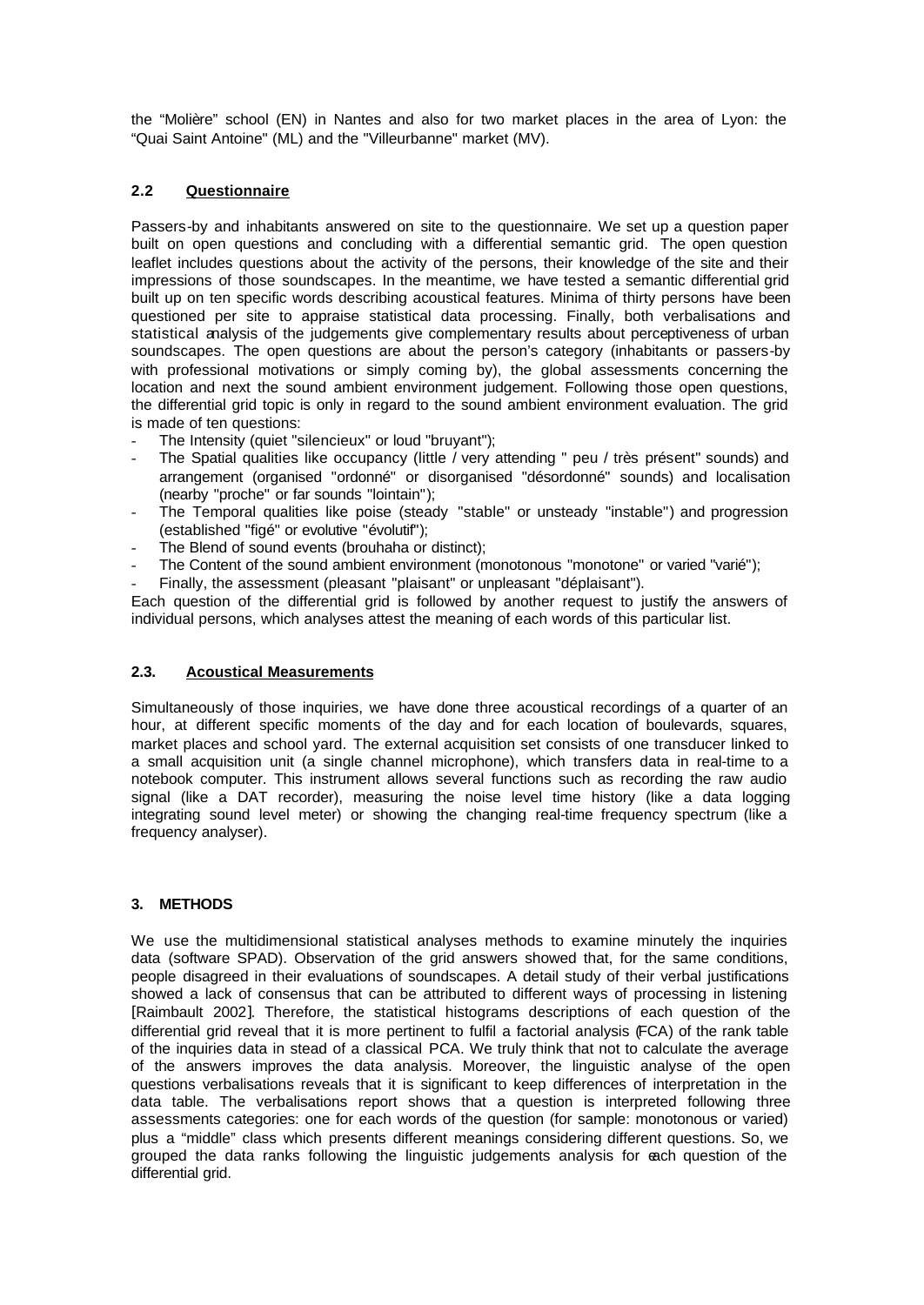It raises several questions about which physic parameters should be selected to interrelate with judgement criteria. Categorisation into sector related indicators appeared to be a possible solution. Most of urban noises resulted from many varied mixed sources, which couldn't be pulled away from the background of the urban environment. The sound intensity level remained a normalised information. Nevertheless, it should be underlined that even from a physical point of view, the notion of average intensity for complex acoustic stimuli like urban soundscape is problematic. Therefore, our study focused on the acoustical standard parameters such as statistical measures of sound level more an estimation of the number of standing out occurrences. In view of the temporal evolution of those coming out levels in the setting, we considered this number compared to its rising time period for a specific interval. We also calculate the Loudness level and the Sharpness and the Roughness psycho-acoustic parameters.

We performed a principal component analysis of the ratings (inquiries data and acoustical parameters) to obtain a simplified representation of all the semantic grid answers and the measurements.

#### **4. RESULTS**

#### **4.1 Inquiries data**

To interpret the component analysis of the inquiries ranks, we have to consider the coordinates, the contributions and the square cosines of the data to qualify their representations in the projection (Figure 1). The analysis of the semantic grid answers shows three main axes construing 91% of the data. The axis 1 (67%) distinguishes the judgements (pleasant / unpleasant) which oppose the boulevards ("loud" with the proximity of sound sources) to the other locations. The axis 2 (15%) is explained with the adjectives describing the sound dynamics (steady/ unsteady and organised/ disorganised) and shows that there is more variance between persons about the adjectives than between locations. This analysis reveals the lack of consensus about the semantic of the words and/ or the disagreements about the sound situations. Therefore, we have to be careful about the second axis interpretation because it makes standing out the different ways of processing in listening [Raimbault 2002, Barron 1988].



**Figure 1. Projection of the locations and the inquiries categories for the factorial axes 1 – 2 and 1 – 3.**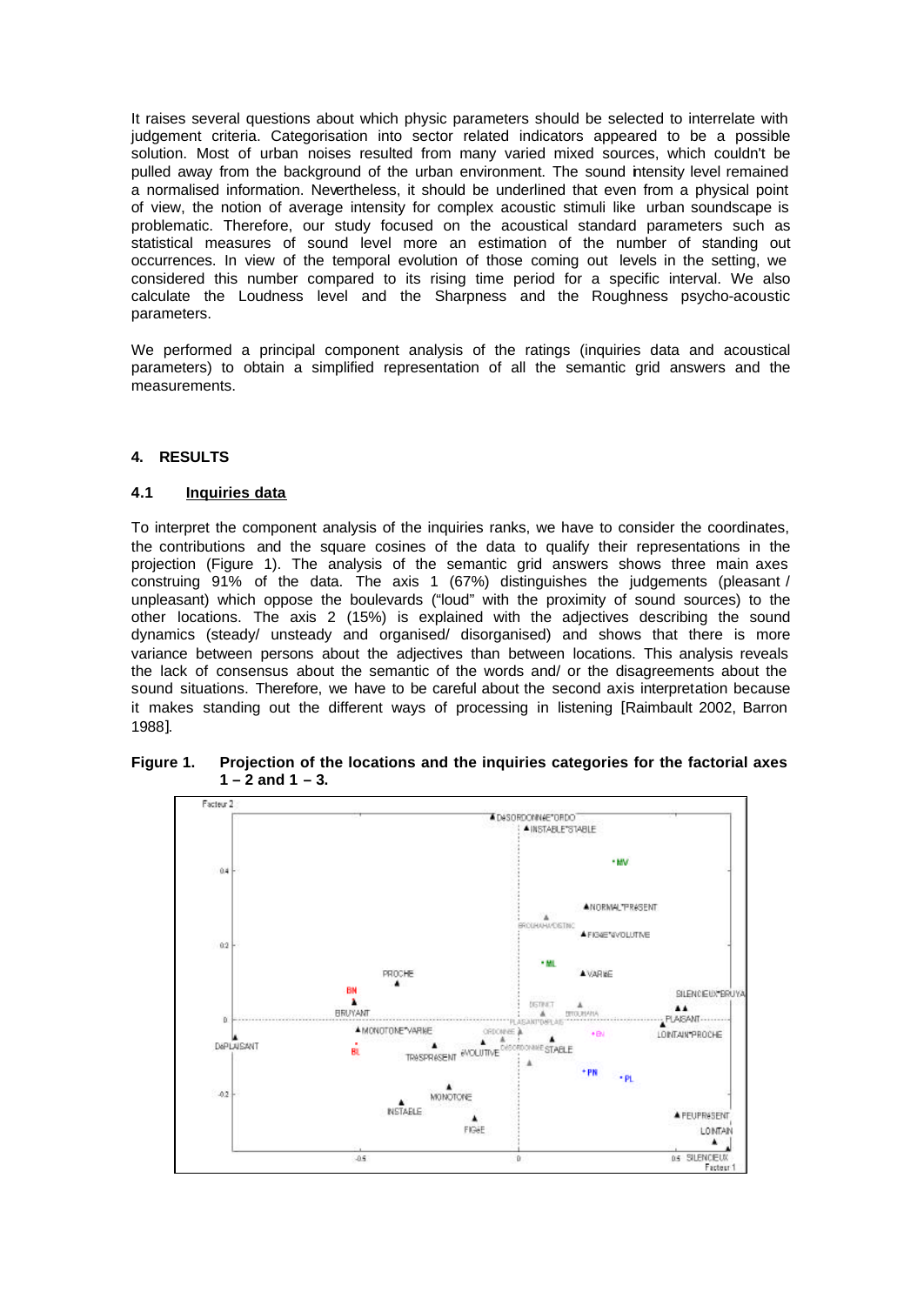

Temporal dimensions (steady/ unsteady and organised/ disorganised) are interpreted in different ways for the squares and the markets locations (Figure 2): markets are mostly judged with the middle category whereas squares, which interpretations distinguish two groups of persons. The axis 3 (8%) provide the means of the schoolyard which is not accurately characterise with the previous axes. This third axis is linked to the spatial attributes and opposes the "distinct" features of the schoolyard to the "brouhaha" and "far" appraisals of the squares.

Those results show that axis 1 and 3 expound a linearity of the semantic attributes whereas the second axis analysis notices a lack of consensus.



**Figure 2. Histogram descriptions of the market places and squares for the questions steady / unsteady and organised / disorganised.**

#### **4.2 Acoustic data**

The component analysis of the acoustical data extracts the discriminating parameters for each sound ambient location. The analysis shows three main axes construing 92% of the data variance (Figure 3).

- The axis 1 (70%) separates the boulevards associated with high sound levels ( $L_{Aeq}$  or Loudness) from other urban locations (characterised with great number of standing out levels). This result is logical because, the more the sound level is high, the less the number of standing out occurrence is. All the sound bandwidths are correlated to the sound levels measurements (L<sub>Aeg</sub> or Loudness).

- The axis 2 (15%) opposes the sound situations in Nantes and the one in Lyon according to the sound level amplitude (standard deviation parameter and Lem) and the background noise level ( $L_{min}$  and  $L_{90}$  or  $L_{95}$ ). This is once more logical: the more the background noise is low, the more the amplitude level could be high. So, from a measurement point of view, the background noise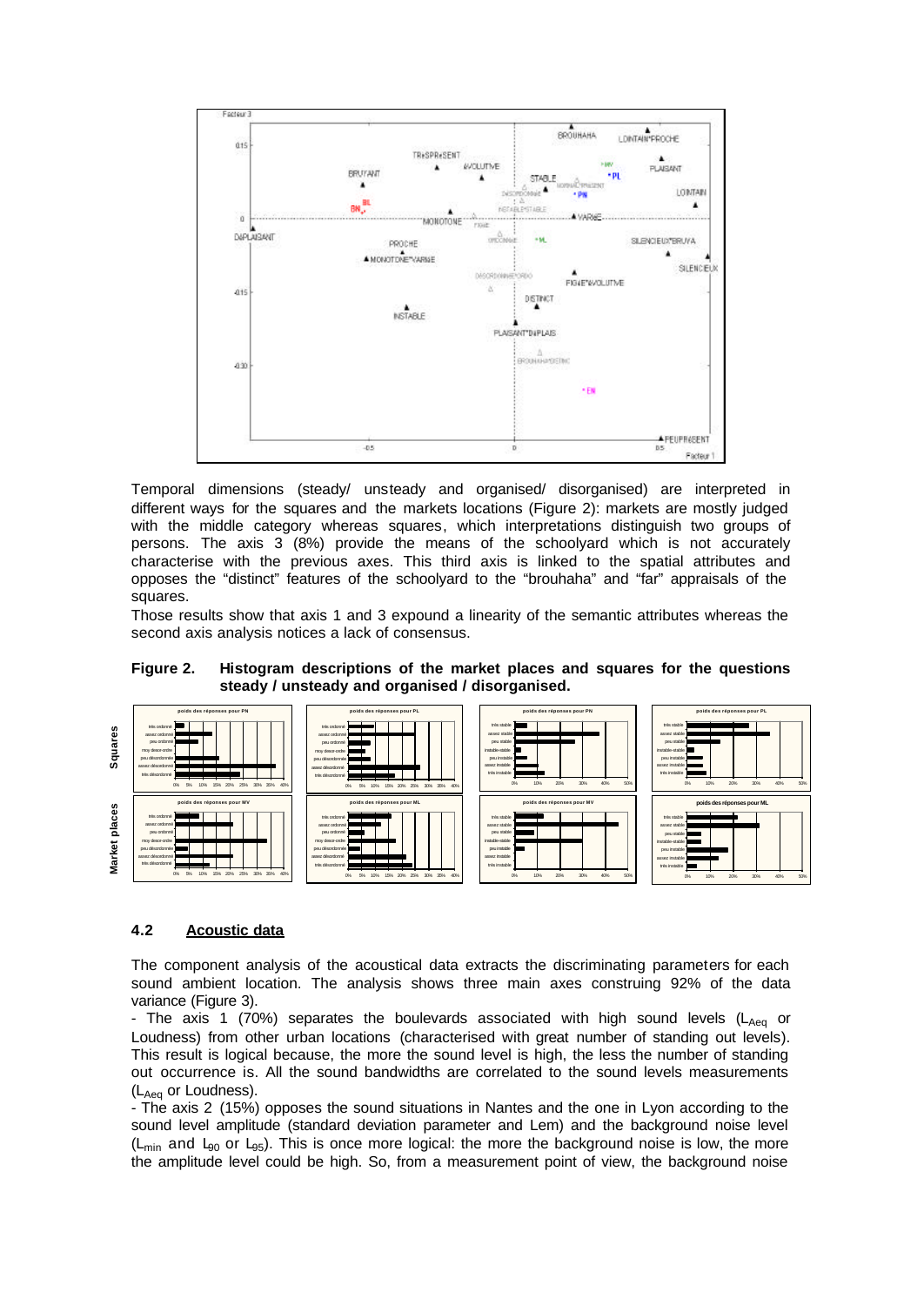seems to distinguish the studied towns. We suggest that the background noise could be a density of activities measurements linked to the definite town and not the definite location.

- The axis 3 (8%) discerns the timbre notions (the Roughness and Sharpness measurements) oppose to the low frequencies bandwidths. Those differences between squares and markets are explained thanks to functional specificity: the market ML is nearby a high traffic roadway and the square PN is nearby a tramway and a bus station.



**Figure 3. Projection of the locations for the factorial axes 1 and 2 and correlation circle of the acoustical parameters corresponding.**

The findings clearly established the distinguishing features between the boulevards and the other urban locations and confirmed that the importance of further analyses about sound power frequency spectrums and its time history.

### **4.3 Crossing the inquiries and acoustic data**

The method crossing the inquiries and the acoustical data projects the acoustical parameters as illustrative variables on the previous component analysis of the inquiries categories (presented 4.1). Because the acoustical data were evaluated as representative for the three moments of the day, we keep only one significant measure per parameter except for the weak values: the sound levels ( $L_{Aeq}$ ,  $L_{90}$ ,  $L_{10}$ ), correlated to the main axis 1, contribute to stagger the schoolyard situation (Figure 3). So, two values are observed for those level parameters: one for the morning and one for the afternoon (indicate with a \*). The analysis reveals three main axes. The first, link to the judgement (pleasant/ unpleasant) is correlated with the sound level ( $L_{Aea}$ ,  $L_{10}$ , LOUD and LOUD<sub>10</sub>). The boulevards data provide heavily to the shaping of this first axis. The Loudness appears very well correlated to this sound strength notion, for a measurement of 15 minutes [Zwicker et al 1999]. The statistical histograms descriptions of the inquiries data help to understand the second axis: the interpretation of questions describing the soundscape dynamics notifies that there are more variance between persons about the adjectives than between locations. The acoustical measures linked with this axis are the amplitude and the